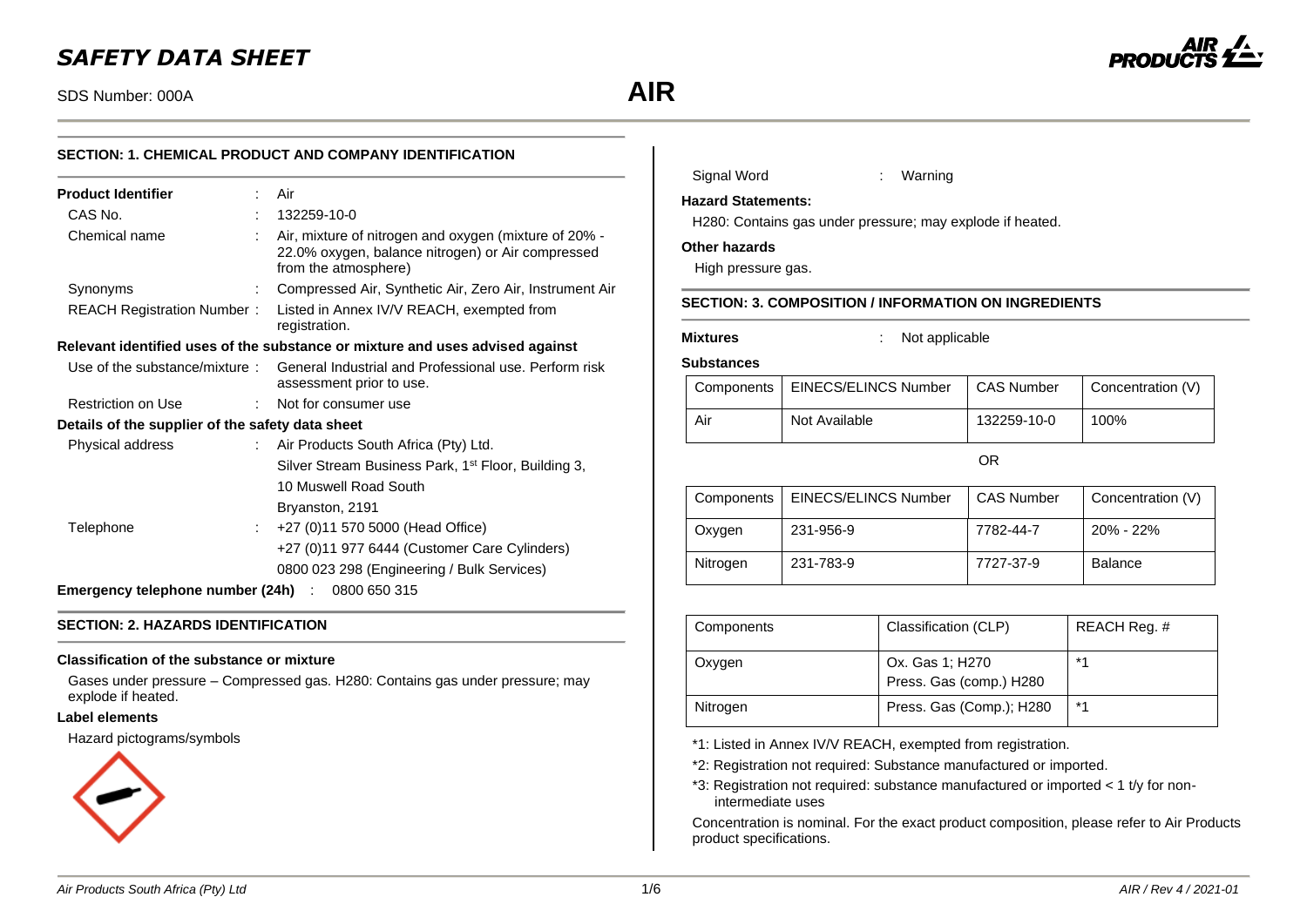# **SECTION: 4. FIRST AID MEASURES**

#### **Description of first aid measures**

| Eye contact  | In effects case of direct contact with eyes, seek medical<br>advice.       |
|--------------|----------------------------------------------------------------------------|
| Skin contact | Adverse effects not considered from this product.                          |
| Ingestion    | Ingestion is not considered a potential route of exposure.                 |
| Inhalation   | Adverse not considered from this product                                   |
|              | Most important symptoms and effects, both acute and delayed                |
| Symptoms     | No data available                                                          |
|              | Indication of any immediate medical attention and special treatment needed |
| Treatment    | If exposed or concerned: Get medical attention/advice.                     |

### **SECTION: 5. FIRE-FIGHTING MEASURES**

#### **Extinguishing media**

Suitable extinguishing media : The product itself does not burn. Use extinguishing media appropriate for surrounding fire. Extinguishing media which must not be used for safety reasons : Do not use water

jet to extinguish.

#### **Special hazards arising from the substance or mixture**

Can support combustion. Upon exposure to intense heat or flame, cylinder will vent rapidly and or rupture violently. Move away from container and cool with water from a protected position. If possible, stop flow of product. Keep adjacent cylinders and surroundings cool by spraying with large amounts of water until the fire burns itself out.

**Advice for fire-fighters** : Standard protective clothing and equipment (selfcontained breathing apparatus) for fire fighters. Standard EN 469 – Protective clothing for fire-fighters. Standard EN 659 – Protective gloves for fire-fighters.

# **SECTION: 6. ACCIDENTAL RELEASE MEASURES**

**Personal precautions, protective equipment and emergency procedures**

Evacuate personnel to safe area. Ventilate the area.

|                   | <b>Environmental precautions</b> : Prevent further leakage or spillage if safe to do so.                                                                                                                                                                         |
|-------------------|------------------------------------------------------------------------------------------------------------------------------------------------------------------------------------------------------------------------------------------------------------------|
|                   | <b>Methods and materials for containment and cleaning up</b> $\therefore$ Ventilate the area.                                                                                                                                                                    |
| Additional advice | If possible, stop flow of product. If leak is from cylinder<br>or cylinder valve, call the Air Products emergency<br>telephone number. If the leak is in the user's system,<br>close the cylinder valve, safely vent the pressure, before<br>attempting repairs. |
|                   | <b>Reference to other sections :</b> For more information refer to sections 8 and 13.                                                                                                                                                                            |
|                   |                                                                                                                                                                                                                                                                  |

#### **SECTION: 7. HANDLING AND STORAGE**

#### **Precautions for safe handling**

Cylinders should be stored up right with valve protection guard in place and firmly secured to prevent falling or being knocked over. Use equipment rated for cylinder pressure. Protect cylinders from physical damage; do not drag, roll, slide or drop. Do not allow storage area temperature to exceed 50°C. Only experienced and properly instructed persons should handle compressed gases/cryogenic liquids. Before using the product, determine its identity by reading the label. Know and understand the properties and hazards of the product before use. When doubt exists as to the correct handling procedure for a particular gas, contact the supplier. Do not remove or deface labels provided by the supplier for the identification of the cylinder contents. When moving cylinders, even for short distances, use a cart (trolley, hand truck, etc.) designed to transport cylinders. Do not remove valve guards. Before connecting the container, check the complete gas system for suitability, particularly for pressure rating and materials. Before connecting the container for use, ensure that back feed from the system into the container is prevented. Ensure the complete gas system is compatible for pressure rating and materials of construction. Ensure the complete gas system has been checked for leaks before use. Employ suitable pressure regulating devices on all containers when the gas is being emitted to systems with lower pressure rating than that of the container. Never insert an object (e.g., spanner/wrench, screwdriver, pry bar, etc.) into valve openings. Doing so may damage valve causing a leak to occur.

Open valve slowly. If user experiences any difficulty operating cylinder valve discontinue use and contact supplier. Close container valve after each use and when empty, even if still connected to equipment. Never attempt to repair or modify container valves or safety relief devices. Damaged valves should be reported immediately to the supplier. Close valve after each use and when empty. Do not subject containers to abnormal mechanical shocks which may cause damage to their valve or safety devices. Never attempt to lift a cylinder by its valve guard. Do not use containers as rollers or supports or for any other purpose than to contain the gas as supplied.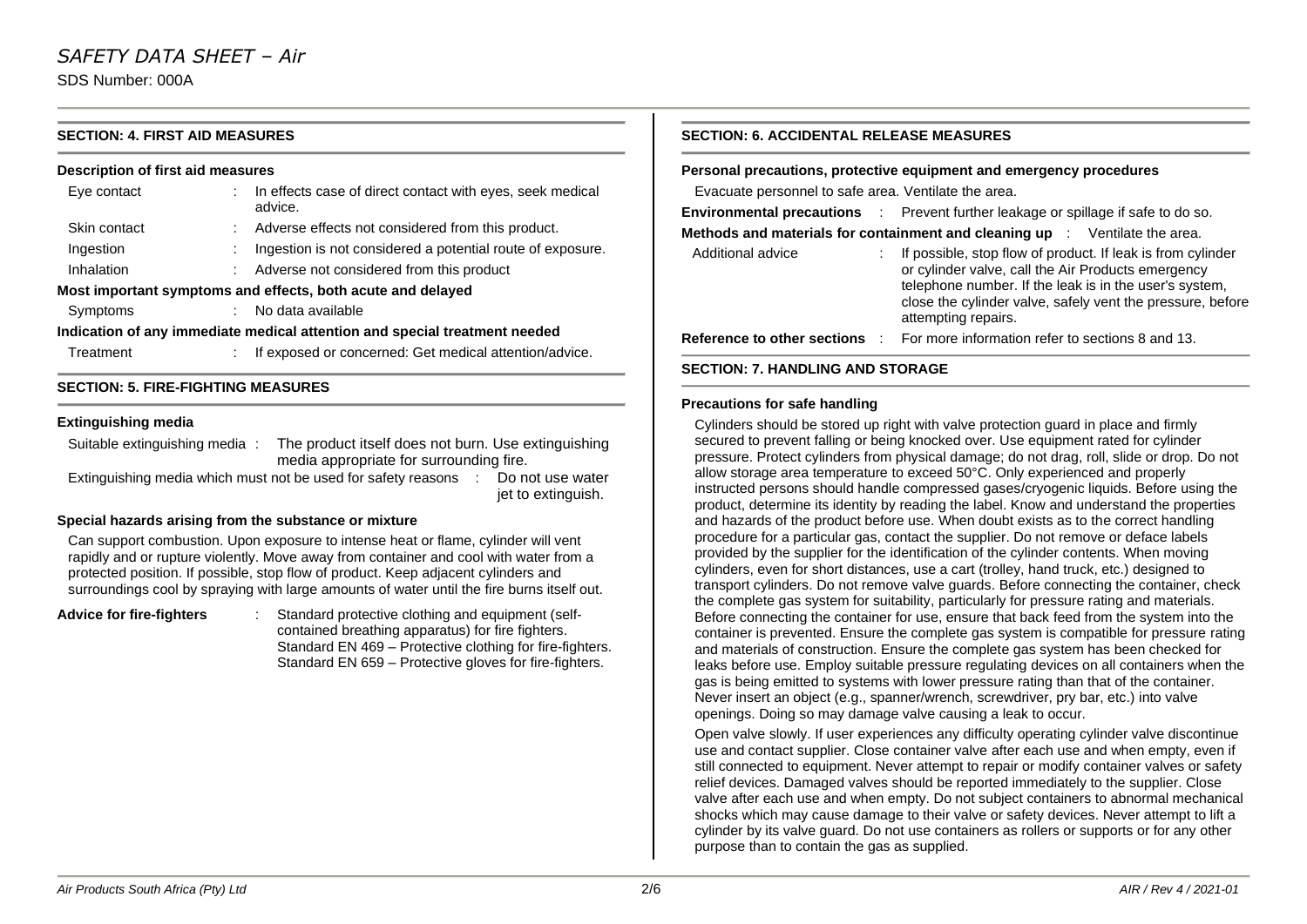# *SAFETY DATA SHEET – Air* SDS Number: 000A

Never strike an arc on a compressed gas cylinder or make a cylinder a part of an electrical circuit. Do not smoke while handling product or cylinders. Never re-compress a gas or a gas mixture without first consulting the supplier. Never attempt to transfer gases from one cylinder/container to another.

Always use backflow protective device in piping. Never use direct flame or electrical heating devices to raise the pressure of a container. Containers should not be subjected to temperatures above 50°C. Prolonged periods of cold temperature below -30°C should be avoided.

#### **Conditions for safe storage, including any incompatibilities**

Full containers should be stored so that oldest stock is used first. Containers should be stored in a purpose-built compound which should be well ventilated, preferably in the open air. Stored containers should be periodically checked for general condition and leakage. Observe all regulations and local requirements regarding storage of containers. Protect containers stored in the open against rusting and extremes of weather. Containers should not be stored in conditions likely to encourage corrosion. Containers should be stored in the vertical position and properly secured to prevent toppling. The container valves should be tightly closed and where appropriate valve outlets should be capped or plugged. Container valve guards or caps should be in place. Keep containers tightly closed in a cool, well-ventilated place. Store containers in location free from fire risk and away from sources of heat and ignition. Full and empty cylinders should be segregated. Do not allow storage temperature to exceed 50°C. Return empty containers in a timely manner.

#### **Technical measures/Precautions**

Containers should be segregated in the storage area according to the various categories (e.g., flammable, toxic, etc.) and in accordance with local regulations. Keep away from combustible material.

### **SECTION: 8. EXPOSURE CONTROLS AND PERSONAL PROTECTION**

#### **Exposure controls**

#### **Personal protective equipment**

| Hand protection          | Wear work gloves when handling gas cylinders.<br>Standard EN 388- Protective gloves against mechanical<br>risk.                   |
|--------------------------|-----------------------------------------------------------------------------------------------------------------------------------|
|                          | The breakthrough time of the selected glove(s) must be<br>greater than the intended use period.                                   |
| Eye/face protection      | Safety glasses recommended when handling cylinders.<br>Standard EN 166-Personal eye-protection.                                   |
| Skin and body protection | Safety shoes are recommended when handling<br>cylinders. Standard EN ISO 20345- Personal protective<br>equipment-Safety footwear. |
|                          | Special instructions for protection and hygiene : Ensure adequate ventilation,<br>especially in confined areas.                   |

# **SECTION: 9. PHYSICAL AND CHEMICAL PROPERTIES**

| Information on basic physical and chemical properties |                          |                                                                          |
|-------------------------------------------------------|--------------------------|--------------------------------------------------------------------------|
| Form                                                  |                          | Compressed gas.                                                          |
| Colour                                                |                          | Colourless gas                                                           |
| Odour                                                 |                          | No odour warning properties.                                             |
| Molecular Weight                                      |                          | 28.96 g/mol                                                              |
| Relative vapour density                               | ÷                        | 1 ( $air = 1$ )                                                          |
| Vapour pressure                                       | ÷.                       | Not applicable.                                                          |
| Density                                               | ÷                        | 0.0013 g/cm <sup>3</sup> at 21 °C Note: (as vapour)                      |
| Relative density                                      | ÷                        | Not applicable.                                                          |
| Specific Volume                                       | ÷.                       | 0.7710 m <sup>3</sup> /kg at 21 °C                                       |
| Boiling point/range                                   | $\mathcal{L}_{\rm{max}}$ | $-194.3 °C$                                                              |
| Critical temperature                                  |                          | $-141$ °C                                                                |
| Melting point/range                                   |                          | $\therefore$ -216 °C                                                     |
| Water solubility                                      |                          | : Not known but considered to have low solubility.                       |
|                                                       |                          | Partition coefficient n-octanol/water [log Kow] : Not applicable         |
| рH                                                    |                          | Not applicable                                                           |
| Viscosity                                             |                          | No reliable data available                                               |
| Particle characteristics                              | ÷.                       | Not applicable for gases and gas mixtures                                |
|                                                       |                          | Upper and Lower explosion/ flammability limits : No data available       |
| Flash point                                           | ÷                        | Not applicable                                                           |
| Auto-ignition temperature                             | t.                       | Not known.                                                               |
| Decomposition temperature : Not applicable            |                          |                                                                          |
| <b>Other information</b>                              |                          |                                                                          |
| Explosive properties                                  | ÷                        | Not applicable                                                           |
| Oxidizing properties                                  |                          | Not applicable                                                           |
| Odour threshold                                       |                          | Odour threshold is subjective and inadequate to warn of<br>overexposure. |
| Evaporation rate                                      |                          | Not applicable                                                           |
| Flammability (solid, gas)                             | t.                       | Refer to production classification section 2.                            |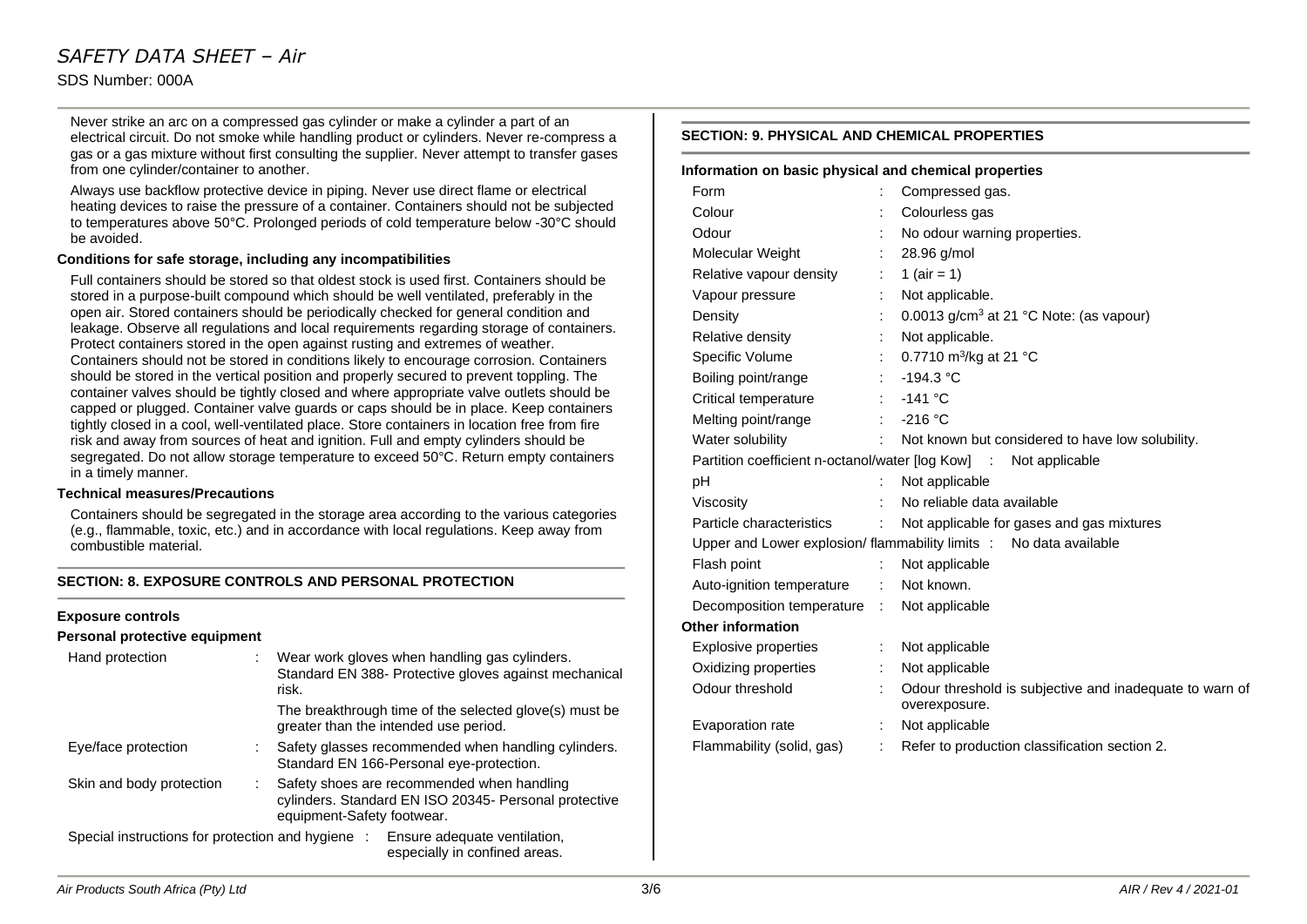# **SECTION: 10. STABILITY AND REACTIVITY**

| <b>Reactivity</b><br>÷.                                               | No reactivity hazard other than the effects described in<br>sub sections below.                                                               |
|-----------------------------------------------------------------------|-----------------------------------------------------------------------------------------------------------------------------------------------|
| <b>Chemical Stability</b>                                             | : Stable under normal conditions.                                                                                                             |
| <b>Possibility of hazardous reactions Fig. 2.1. No data available</b> |                                                                                                                                               |
| <b>Conditions to avoid</b>                                            | : No data available.                                                                                                                          |
| <b>Incompatible materials</b> : No data available                     |                                                                                                                                               |
|                                                                       | Hazardous decomposition products : Under normal conditions of storage and use,<br>hazardous decomposition products should not<br>be produced. |

# **SECTION: 11. TOXICOLOGICAL INFORMATION**

# **Information on toxicological effects**

# **Likely routes of exposure**

| Effects on Eye                                      |                              | In case of direct contact with the eyes, seek medical<br>advice.                |
|-----------------------------------------------------|------------------------------|---------------------------------------------------------------------------------|
| Effects on Skin                                     |                              | Adverse effects not expected from this product.                                 |
| Inhalation effects                                  |                              | No adverse effect.                                                              |
| Ingestion effects                                   |                              | Ingestion is not considered a potential route of<br>exposure.                   |
| Symptoms                                            | ÷.                           | No data available                                                               |
| <b>Acute toxicity</b>                               |                              |                                                                                 |
| Acute oral toxicity<br><b>Contract Contract</b>     |                              | No data available on the product itself                                         |
| Acute inhalation toxicity                           | $\mathcal{L}_{\mathrm{max}}$ | No data available on the product itself                                         |
| Acute dermal toxicity                               |                              | : No data available on the product itself                                       |
| Skin corrosion/irritation : No data available       |                              |                                                                                 |
| Serious eye damage / irritation : No data available |                              |                                                                                 |
| Sensitization                                       |                              | : No data available                                                             |
| Chronic toxicity or effects from long term exposure |                              |                                                                                 |
| Carcinogenicity                                     |                              | : No data available                                                             |
|                                                     |                              | Reproductive toxicity : No data available on the product itself                 |
|                                                     |                              | Germ cell mutagenicity : No data available on the product itself                |
|                                                     |                              | Specific target organ systemic toxicity (single exposure) : No data available   |
|                                                     |                              | Specific target organ systemic toxicity (repeated exposure) : No data available |
| Aspiration hazard                                   |                              | : No data available                                                             |

# **SECTION: 12. ECOLOGICAL INFORMATION**

| <b>Toxicity</b>                                    |    |                                                                                   |
|----------------------------------------------------|----|-----------------------------------------------------------------------------------|
| Aquatic toxicity                                   |    | : No data is available on the product itself.                                     |
| Toxicity to other organisms :                      |    | No data is available on the product itself.                                       |
| Persistence and degradability<br>No data available |    |                                                                                   |
| <b>Bioaccumulative potential</b>                   |    | : Refer to section 9 "Partition Coefficient (n-<br>octanol/water)"                |
| <b>Mobility in soil</b>                            |    | Because of its high volatility, product is unlikely to cause<br>ground pollution. |
| Other adverse effects                              |    |                                                                                   |
| No ecological damage caused by this product.       |    |                                                                                   |
| Effect on the ozone layer                          |    | : No known effects from this product                                              |
| Ozone Depleting Potential                          | ÷. | None                                                                              |
| Global Warming Potential                           | ÷. | <b>Effect on the global warming</b> : No known effects from this product<br>None  |

# **SECTION: 13. DISPOSAL CONSIDERATIONS**

| Waste treatment methods | Contact supplier if quidance is required. Return unused<br>product in original cylinder to supplier. |
|-------------------------|------------------------------------------------------------------------------------------------------|
| Contaminated packaging  | Return cylinder to supplier.                                                                         |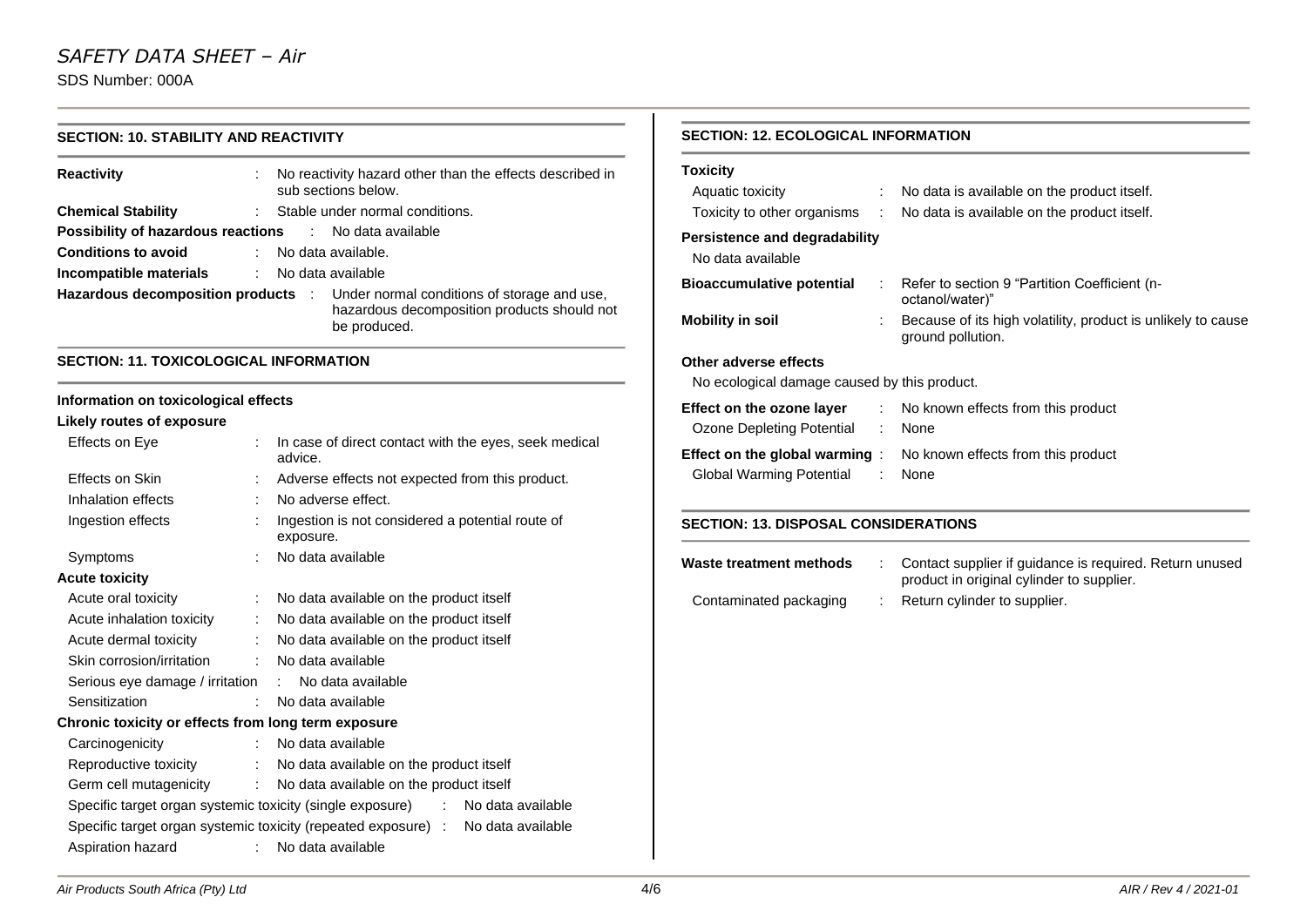SDS Number: 000A

| <b>SECTION: 14. TRANSPORT INFORMATION</b>                                                                                                    |                                                                              |                                            |                                                                                                                                                                                                                                                                                                                                                                                                                                                                                                                                                                                                                                                                                                                                        |  |
|----------------------------------------------------------------------------------------------------------------------------------------------|------------------------------------------------------------------------------|--------------------------------------------|----------------------------------------------------------------------------------------------------------------------------------------------------------------------------------------------------------------------------------------------------------------------------------------------------------------------------------------------------------------------------------------------------------------------------------------------------------------------------------------------------------------------------------------------------------------------------------------------------------------------------------------------------------------------------------------------------------------------------------------|--|
| <b>ADR</b>                                                                                                                                   |                                                                              | <b>Further Information</b>                 |                                                                                                                                                                                                                                                                                                                                                                                                                                                                                                                                                                                                                                                                                                                                        |  |
| UN/ID No.<br>Proper shipping name<br>Class or Division<br><b>Tunnel Code</b><br>Label(s)<br>ADR/RID Hazard ID no.<br><b>Marine Pollutant</b> | <b>UN1002</b><br>AIR, COMPRESSED<br>$\overline{2}$<br>(E)<br>2.2<br>20<br>No | applicable regulations.                    | Avoid transport on vehicles where the load space is not separated from the driver's<br>compartment. Ensure vehicle driver is aware of the potential hazards of the load and<br>knows what to do in the event of an accident or an emergency. Ensure compliance with<br>Before transporting product containers ensure that they are firmly secured, and cylinder<br>valve is closed and not leaking, valve outlet cap nut or plug (where provided) is correctly<br>fitted and the valve protection device (where provided) is correctly fitted.<br>The transportation information is not intended to convey all specific regulatory data<br>relating to this material. For complete transportation information, contact an Air Products |  |
| <b>IATA</b>                                                                                                                                  |                                                                              | customer service representative.           |                                                                                                                                                                                                                                                                                                                                                                                                                                                                                                                                                                                                                                                                                                                                        |  |
| UN/ID No.<br><b>UN1002</b><br>Air, compressed<br>Proper shipping name<br>Class or Division<br>2.2                                            |                                                                              | <b>SECTION: 15. REGULATORY INFORMATION</b> |                                                                                                                                                                                                                                                                                                                                                                                                                                                                                                                                                                                                                                                                                                                                        |  |
| Label(s)<br>Marine Pollutant                                                                                                                 | 2.2<br>No                                                                    | OHS Act                                    | Occupational Health and Safety Act 85 of 1993 (and<br>Regulations)                                                                                                                                                                                                                                                                                                                                                                                                                                                                                                                                                                                                                                                                     |  |
| <b>IMDG</b><br>UN/ID No.                                                                                                                     | <b>UN1002</b>                                                                | <b>SANS 11014</b>                          | Safety data sheet for chemical products- Content and<br>order of sections                                                                                                                                                                                                                                                                                                                                                                                                                                                                                                                                                                                                                                                              |  |
| Proper shipping name                                                                                                                         | AIR, COMPRESSED                                                              | <b>SANS 10234</b>                          | Globally Harmonized System of classification and<br>labelling of chemicals (GHS)                                                                                                                                                                                                                                                                                                                                                                                                                                                                                                                                                                                                                                                       |  |
| Class or Division<br>Label(s)                                                                                                                | 2.2<br>2.2                                                                   | <b>SANS 10265</b>                          | The classification and labelling of dangerous<br>substances and preparations for sale and handling.                                                                                                                                                                                                                                                                                                                                                                                                                                                                                                                                                                                                                                    |  |
| Marine Pollutant<br>Segregation Group<br><b>RID</b>                                                                                          | No<br>None                                                                   | <b>SANS 10019</b>                          | Transportable containers for compressed, dissolved and<br>liquefied gases - Basic design, manufacture, use and<br>maintenance.                                                                                                                                                                                                                                                                                                                                                                                                                                                                                                                                                                                                         |  |
| UN/ID No.<br>Proper shipping name                                                                                                            | <b>UN1002</b><br>AIR, COMPRESSED                                             | <b>SANS 1518</b>                           | Transport of dangerous goods - Design, construction,<br>testing, approval and maintenance of road vehicles and<br>portable tanks                                                                                                                                                                                                                                                                                                                                                                                                                                                                                                                                                                                                       |  |
| Class or Division<br>Label(s)                                                                                                                | 2<br>2.2                                                                     | <b>SANS 10228</b>                          | The identification and classification of dangerous goods<br>for transport                                                                                                                                                                                                                                                                                                                                                                                                                                                                                                                                                                                                                                                              |  |
| Marine Pollutant                                                                                                                             | $:$ No                                                                       | SANS 10229-1&2                             | Transport of dangerous goods - Packaging and large<br>packaging for road and rail transport Part 1: Packaging /<br>Part 2: Large Packaging                                                                                                                                                                                                                                                                                                                                                                                                                                                                                                                                                                                             |  |
|                                                                                                                                              |                                                                              | SANS 10263-2                               | The warehousing of dangerous goods Part 2: The<br>storage and handling of gas cylinders.                                                                                                                                                                                                                                                                                                                                                                                                                                                                                                                                                                                                                                               |  |

*NB: Refer to latest edition.*